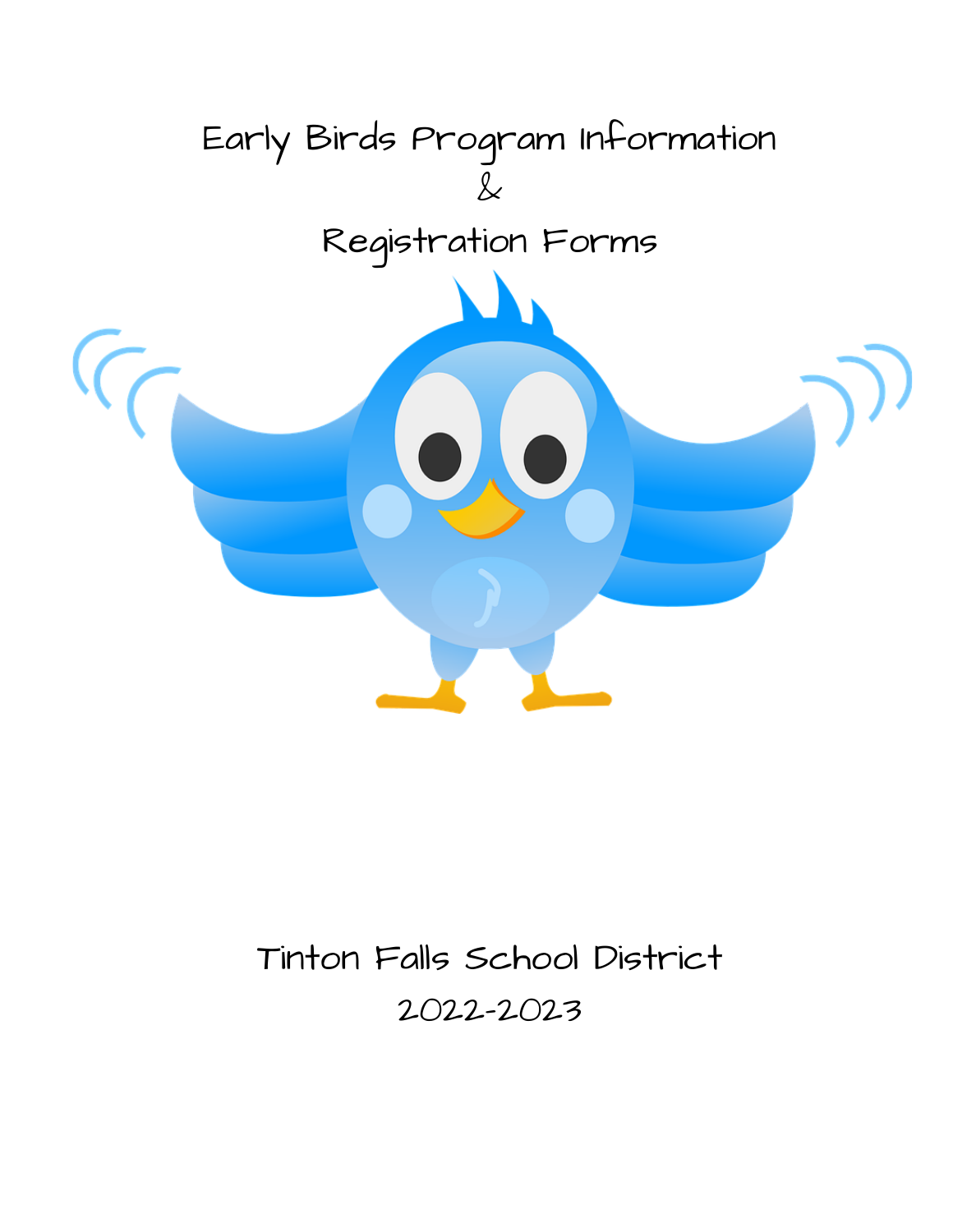### THE TINTON FALLS SCHOOL DISTRICT EARLY BIRDS BEFORE-SCHOOL PROGRAM 658 TINTON AVENUE TINTON FALLS, NJ 07724 732-233-9114 FAX 732-542-1158 http://tfs.k12.nj.us

Lisa Goldey, Ed. D Vin Daniels Superintendent of Schools **Business Administrator/Board Secretary** and Secretary and Secretary and Secretary and Secretary and Secretary and Secretary and Secretary and Secretary and Secretary and Secretary and Secretary a

Dear Parents/Guardians:

Welcome to Early Birds in Tinton Falls, grades K-5. We are looking forward to our 2021-2022 before-school care program, which will begin on Wednesday**, September 8, 2022 at 7:00 A.M.** Attached is the Early Birds program and registration information. A calendar indicating all days and times that the program is in session is also included. Please carefully review all information before signing the Parent Assurance Statement/ Student Registration form at the end of this packet.

Teacher coordinators operate the program each day at MFA\* and SRS\*. Assistants are assigned to work with them each morning. We also have approved teacher/staff members as well as guest teachers from the district to assist with the program as necessary. The program is available at both schools as long as sufficient student enrollment is met.

#### **Registration Procedure:**

- 1. **Complete, sign and return Parent Assurance Statement/Student Registration forms.**
- 2. **Include a two-month tuition payment at the time of registration** by August 198h (September and June tuition see "Tuition Guidelines") in order to have your child begin the program on September 8th. **Students registered after August 19th, will not be able to begin the program until the week of September 12th .**
- ❖ **Registration for the 2021/2022 school year begins July 5, 2022.**
- ❖ **Registrations must be brought to the following address:**

Tinton Falls Board of Education

658 Tinton Avenue

Tinton Falls, New Jersey 07724

❖ **Parents may not mail or send the registration/tuition to school with children.**

Parents may enroll children throughout the year. A minimum of **forty-eight hours notice** is required to begin Early Birds.

Should you have any questions about the program, please contact Patty Caruso at pcaruso@tfschools.org or 732-233-9114.

Very truly yours,

Lisa Goldey Superintendent of Schools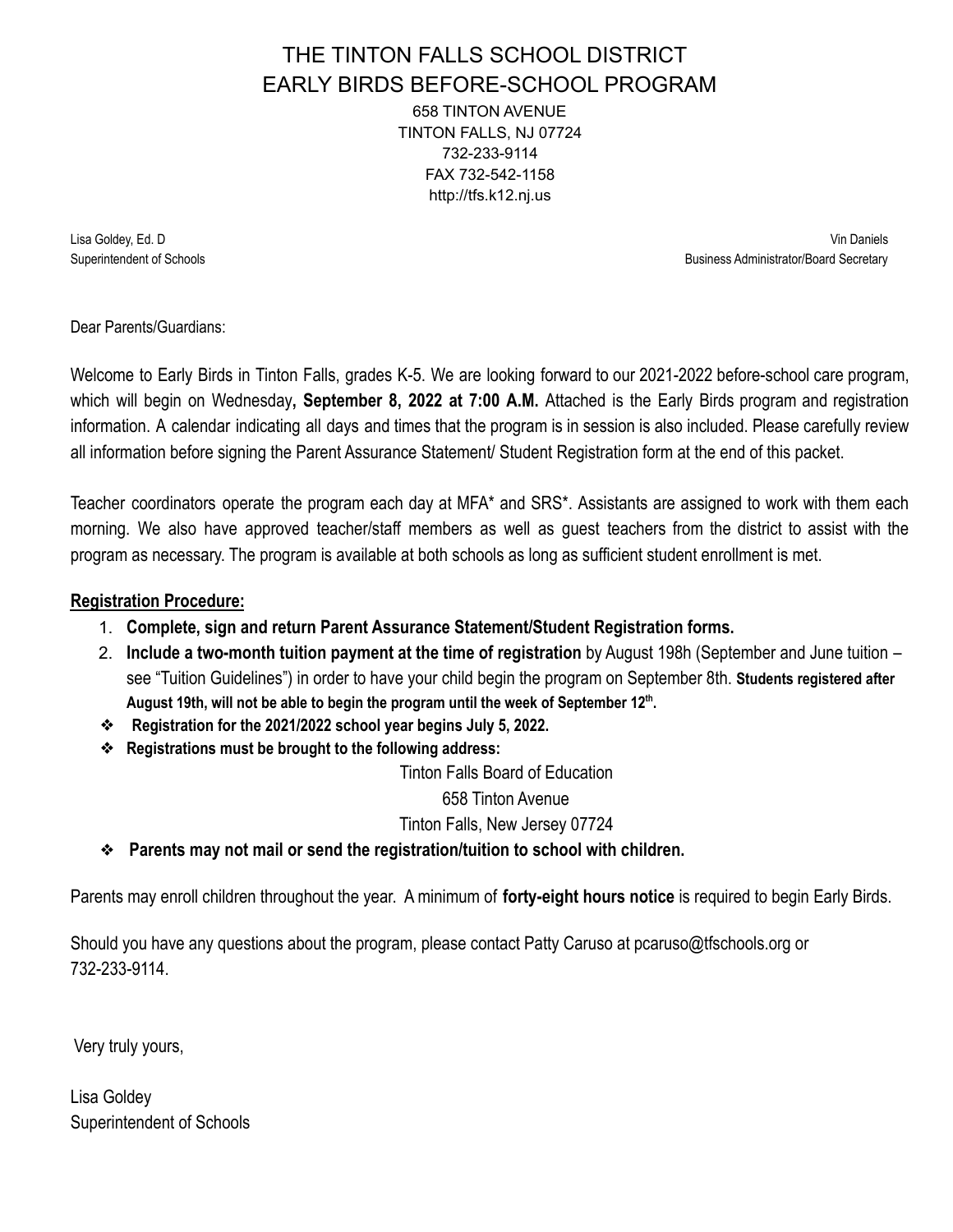#### **K-5 PROGRAM GUIDELINES**

#### **Early Birds operates daily from 7:00 A.M. until 8:20 A.M.**

#### **\*\*For the safety of everyone, the Time + Program will follow NJDOH, NJDOE and CDC guidance\*\***

1. A telephone number to contact the program coordinator will be provided at the beginning of the school year.

2. Children enrolled in Early Birds must be escorted into the building by a parent and signed in with the coordinator.

3 When your child will not be in Early Birds for any reason, please be sure to inform the coordinator either the day before or the same morning of the absence. Advanced notification must be in writing.

4. Please notify Early Birds coordinators when any registration information changes during the year (i.e. changes in address, home/work telephone numbers, emergency contacts, etc.). All changes must be made in person. Notes reflecting changes will not be accepted.

5. Both the school calendar and the Early Birds calendar are included in the registration packet. Please note the school days/vacations when Early Birds will/will not operate.

6. Breakfast will not be provided; however, children may bring in a simple breakfast that does not require heating. **Early Birds is a "nut-free" facility; therefore**, **please refrain from sending in anything containing nuts.**

7. Early Birds does not encourage children to bring personal items/toys and will not be responsible for any loss or damage.

8. Teachers may not administer medications to children. Please include any allergies/medical needs your child has on the Parent Assurance Statement.

#### 9. **In the event of a delayed opening due to inclement weather, Early Birds will be canceled.**



#### **ACTIVITY DESIGN**

Children will participate weekly in:

- $\star$  Recreational play
- $\star$  Technology lab time
- $\star$  Arts and crafts/holiday projects
- $\star$  Outside play

Should any child engage in any **inappropriate behavior**, parents will be informed. Coordinators are responsible for the safety of all children. Should a coordinator need to temporarily remove a child from attending, 24-hour notice will be given to the parent. Repeated inappropriate behavior will result in dismissal from Early Birds for the remainder of the year. If a child is dismissed from the program due to inappropriate behavior more than once, he/she will be indefinitely prohibited from returning to the Early Birds program in the future.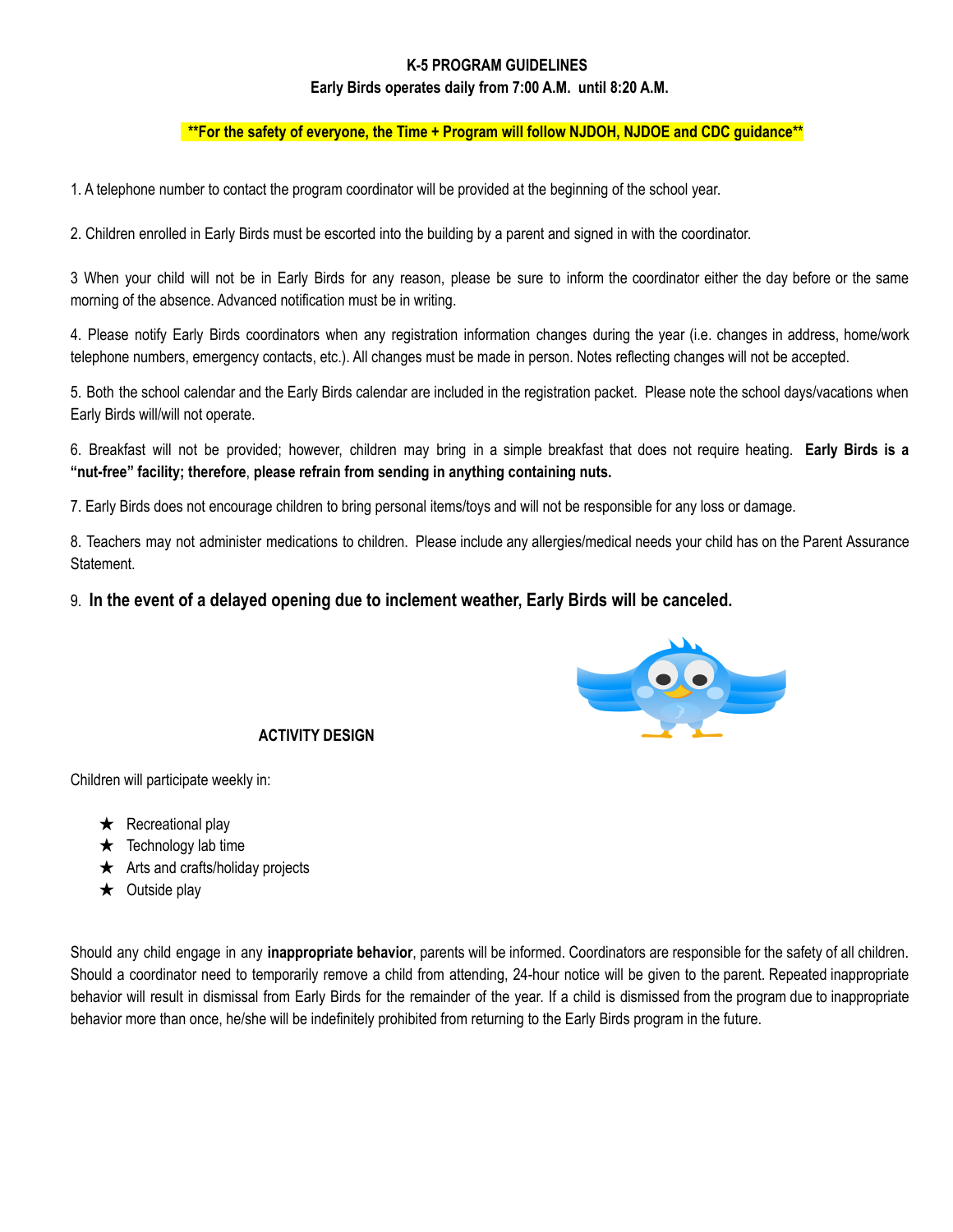### EARLY BIRDS TUITION GUIDELINES

REGISTRATION requires an initial payment of two months\* (September & June). Payments can be made monthly, quarterly in advance, or for the full year in advance. Parents paying for the entire year in September will receive a 5% discount. *Registrations occurring during the school year will require a minimum of 48 hours notice.*

TUITION is a yearly amount payable in monthly installments. Monthly payments are calculated by dividing the yearly amount equally by the ten school months. Tuition does not include holidays or school vacations when Early Birds is not in session.

PAYMENTS are due in the Business Office on the first day of each month. Payments may be made in the form of cash, money *order, check, or via PaySchools Central. Please make checks payable to: Tinton Falls Board of Education.* Mail payments to: Time +, Tinton Falls Board of Education, 658 Tinton Avenue, Tinton Falls, NJ 07724. Please include your child's name and the month that the tuition is for on the memo portion of your check.

Please be advised that Early Birds does not prepare monthly or yearly statements for tax purposes. If you require a receipt for your tuition payments, please send a prepared receipt requiring just a signature, along with a self-addressed stamped **envelope.**

LATE NOTICES from the Business Office will be sent if tuition is not paid by the 5<sup>th</sup> of the month. Should a reminder be sent, a \$15.00 late fee will be assessed. Dismissal from Early Birds will occur when your tuition is in arrears for more than one month. Continuous delinquent payments will result in removal from the before-school care program for the current year **and/or jeopardize enrollment for the following year.**

EXTRA DAYS are incurred only by parents registering for the 4-day-a-week program or less. Occasionally your child may need to attend Early Birds on an unscheduled day. There will be no charge if you switch one of your scheduled days for an unscheduled day within the same week. An extra day charge (per day rate) will be incurred if your child attends his/her regularly scheduled days plus an unscheduled day in the same week. Days your child is absent from Early Birds cannot be **accumulated for future use.**

EMERGENCY DAYS are available for students who are not enrolled in the Early Birds program for a fee of \$25.00. The Parent Assurance Statement and payment must be submitted to The Business Office a minimum of 24 hours before the emergency **day is needed.**

CHANGES made to your original Early Birds schedule are required to be in writing 48 hours prior to the change. The Early Bird coordinators and the Business Office require written notification. Two changes will be permitted. Afterward, a \$10.00 fee **will be assessed for each subsequent change. Flexible schedules cannot be accommodated.**

WITHDRAWAL from the program is required to be in writing 48 hours prior to the child's last day. The Early Bird coordinators, your child's homeroom teacher, and the Business Office must be notified. Upon receiving written notice in the Business Office, the Early Birds account will be updated and then closed. Any remaining balance will be due immediately. Failure to provide Early Birds with 48 hours' notice will result in a \$25.00 penalty either being added to your remaining **balance or billed directly to you.**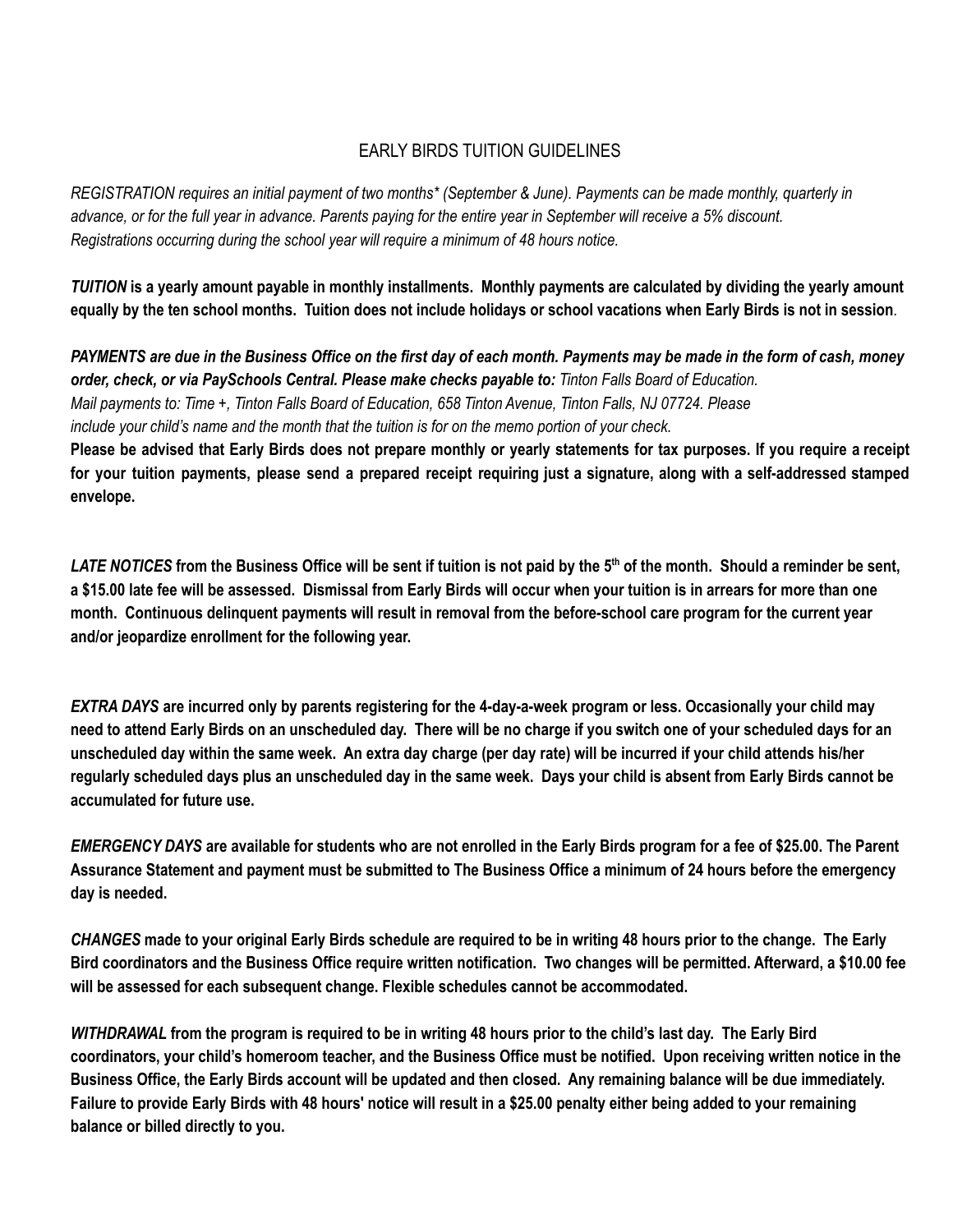## Monthly Tuition Payment Schedule/Rates

| # of Days/Week | # of Children         | <b>Annual Tuition</b> | <b>Monthly Tuition</b> |  |  |
|----------------|-----------------------|-----------------------|------------------------|--|--|
| 5 days         | 1st Child             | \$1200                | \$120                  |  |  |
| 5 days         | 2 <sup>nd</sup> Child | \$1100                | \$110                  |  |  |
|                |                       |                       |                        |  |  |
| 4 days         | 1st Child             | \$1100                | \$110                  |  |  |
| 4 days         | 2 <sup>nd</sup> Child | \$1000                | \$100                  |  |  |
|                |                       |                       |                        |  |  |
| 3 days         | 1st Child             | \$1000                | \$100                  |  |  |
| 3 days         | 2 <sup>nd</sup> Child | \$900                 | \$90                   |  |  |
|                |                       |                       |                        |  |  |
| 2 days         | 1st Child             | \$900                 | \$90                   |  |  |
| 2 days         | 2 <sup>nd</sup> Child | \$800                 | \$80                   |  |  |
|                |                       |                       |                        |  |  |
| 1 day          | 1st Child             | \$800                 | \$80                   |  |  |
| 1 day          | 2 <sup>nd</sup> Child | \$700                 | \$70                   |  |  |

- → Payments may be made at the Tinton Falls Board of Education office or via PaySchools. PaySchools information can be accessed here: [www.payschoolscentral.com](http://www.payschoolscentral.com/)
- → If paying at the Tinton Falls Board of Education office, please be sure to make checks payable to the Tinton Falls Board of Education and include your child's name and the tuition month in the memo portion of the check.

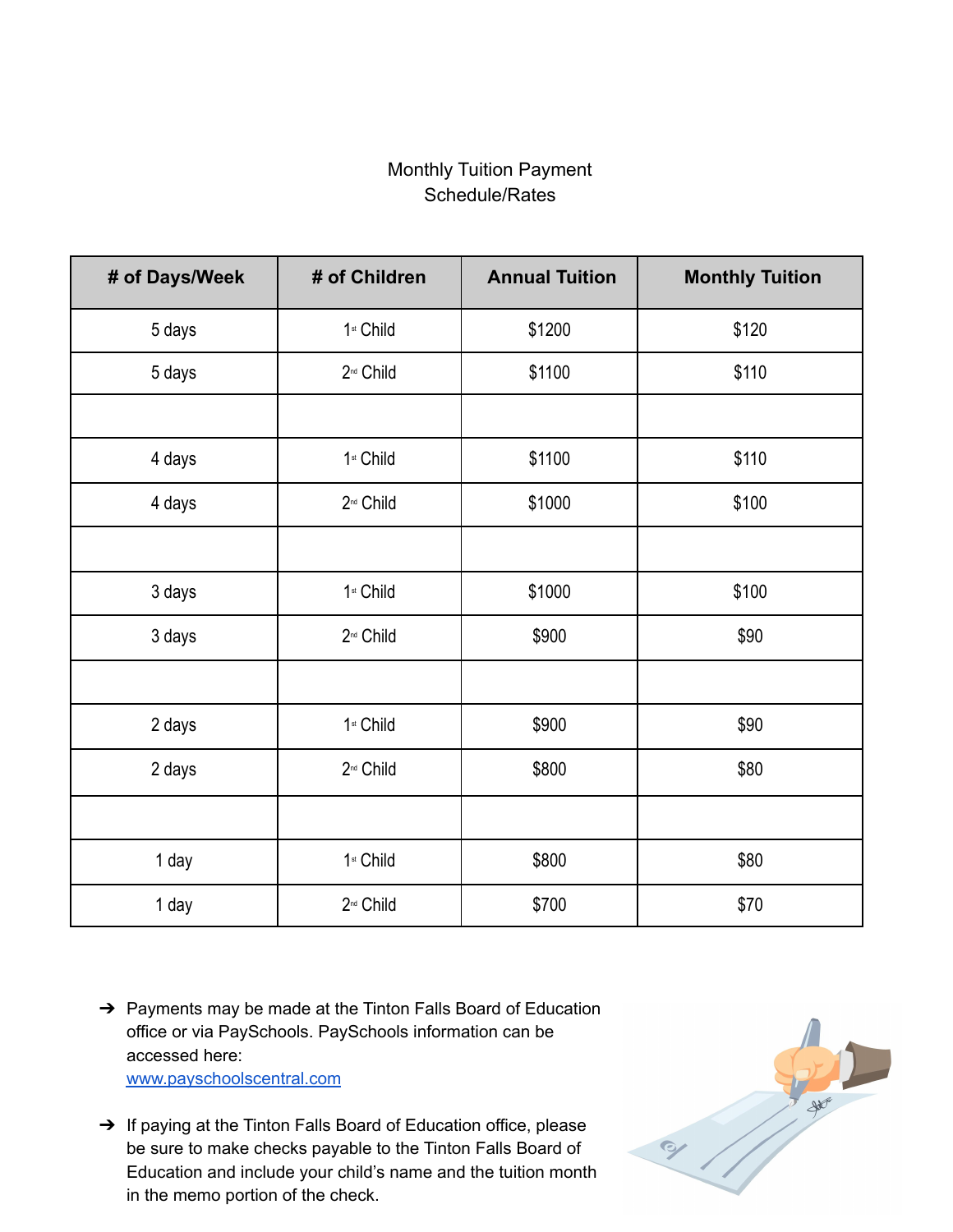# Early Birds 2022-2023

| September 8, 2022                      | <b>EARLY BIRDS BEGINS</b> | <b>First Day for Students</b>                                          |  |  |
|----------------------------------------|---------------------------|------------------------------------------------------------------------|--|--|
| September 26, 2022                     | <b>EARLY BIRDS CLOSED</b> | <b>SCHOOLS CLOSED - ROSH HASHANAH</b>                                  |  |  |
| October 5, 2022                        | <b>EARLY BIRDS CLOSED</b> | <b>SCHOOLS CLOSED - YOM KIPPUR</b>                                     |  |  |
| October 10, 2022                       | <b>EARLY BIRDS CLOSED</b> | <b>SCHOOLS CLOSED - COLUMBUS DAY/</b><br><b>Staff Professional Day</b> |  |  |
| November 10, 2022<br>November 11, 2022 | <b>EARLY BIRDS CLOSED</b> | <b>SCHOOLS CLOSED - NJEA CONVENTION</b>                                |  |  |
| November 24, 2022<br>November 25, 2022 | <b>EARLY BIRDS CLOSED</b> | <b>SCHOOLS CLOSED - THANKSGIVING</b>                                   |  |  |
| December 26, 2022-<br>January 2, 2023  | <b>EARLY BIRDS CLOSED</b> | <b>SCHOOLS CLOSED - WINTER BREAK</b>                                   |  |  |
| January 16, 2023                       | <b>EARLY BIRDS CLOSED</b> | <b>SCHOOLS CLOSED - M.L. KING BIRTHDAY</b>                             |  |  |
| February 17, 2023                      | <b>EARLY BIRDS CLOSED</b> | <b>SCHOOLS CLOSED - Staff Professional Day</b>                         |  |  |
| February 20, 2023                      | <b>EARLY BIRDS CLOSED</b> | <b>SCHOOLS CLOSED - PRESIDENTS' DAY</b>                                |  |  |
| April 7, 2023 -<br>April 14, 2023      | <b>EARLY BIRDS CLOSED</b> | <b>SCHOOLS CLOSED - SPRING BREAK</b>                                   |  |  |
| May 29, 2023                           | <b>EARLY BIRDS CLOSED</b> | <b>SCHOOLS CLOSED - MEMORIAL DAY</b>                                   |  |  |
| June 22, 2023                          |                           | Last Day for Students                                                  |  |  |